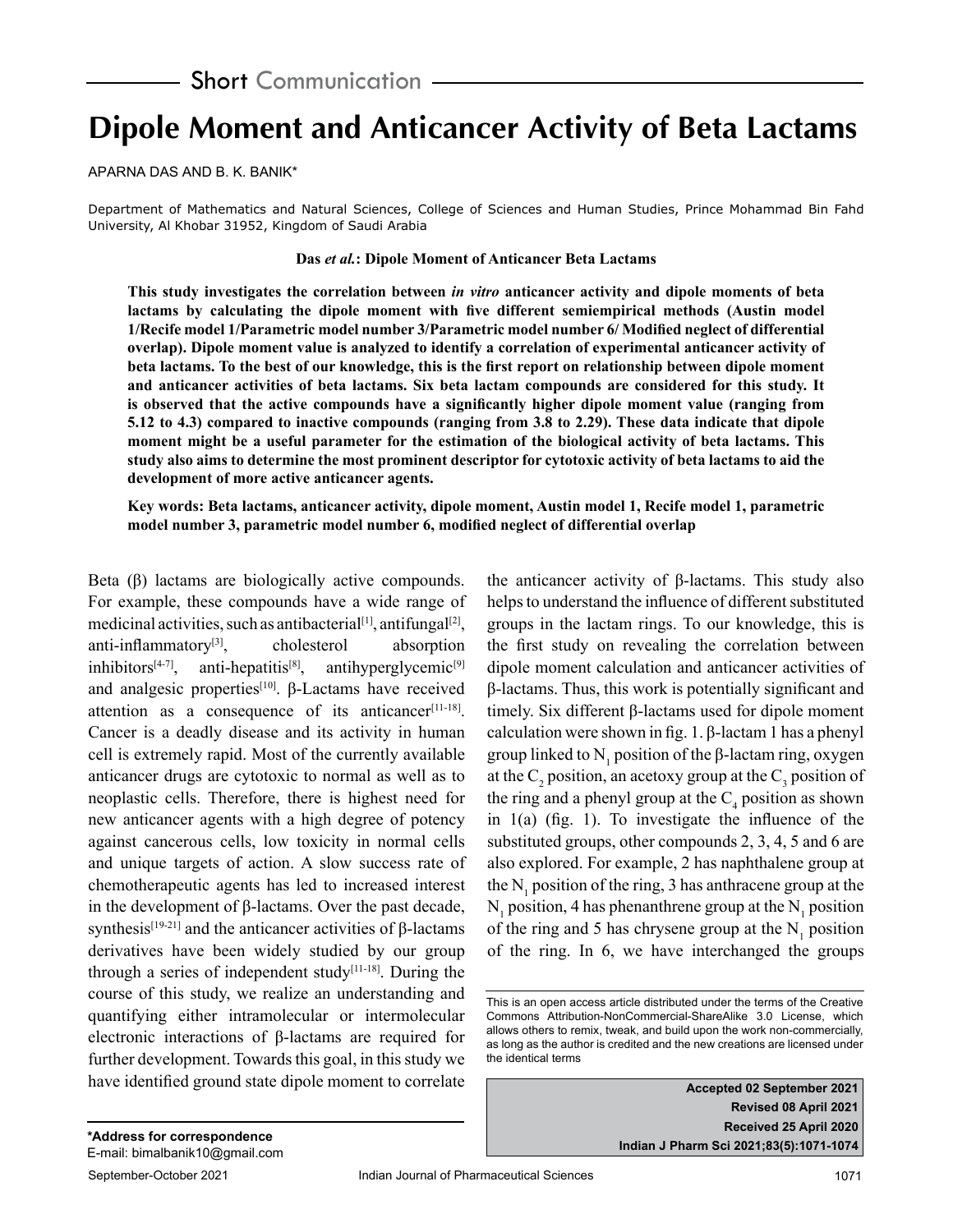





**Fig. 1: β-lactam geometry used for dipole moment calculation**

at  $N_1$  and  $C_4$  position, lactam 6 is a cis stereoisomer. Arrows are used to indicate movement of electrons in each structure. Dipole moment for the compounds was obtained using the Spartan 18 software package. The most successful ones and most frequently used methods are Modified Neglect of Differential Overlap (MNDO)<sup>[22]</sup>, Austin Model 1 (AM1)<sup>[23]</sup> and Parametric Model number 3 (PM3)<sup>[24]</sup>. All are based on the Neglect of Differential Diatomic Overlap (NDDO) integral approximation. New versions of the NDDO methods have recently been developed by reparametrized the

existing methods, leading to the Recife Model 1 [\(RM1\)](http://www.rm1.sparkle.pro.br/)  $[25]$  and Parametric Model number 6 (PM6)<sup>[26]</sup> methods. In this study, we have used all these five methods for calculating dipole moment. All the measurements are performed with equilibrium geometry at ground state by changing AM1, RM1, PM3, PM6 and MNDO Hamiltonians. All the structures were drawn in two dimensional (2D) and then converted into their three dimensional (3D) forms using the same software followed by their energy minimization procedure. These result in most stereochemically stable structure of

4(b)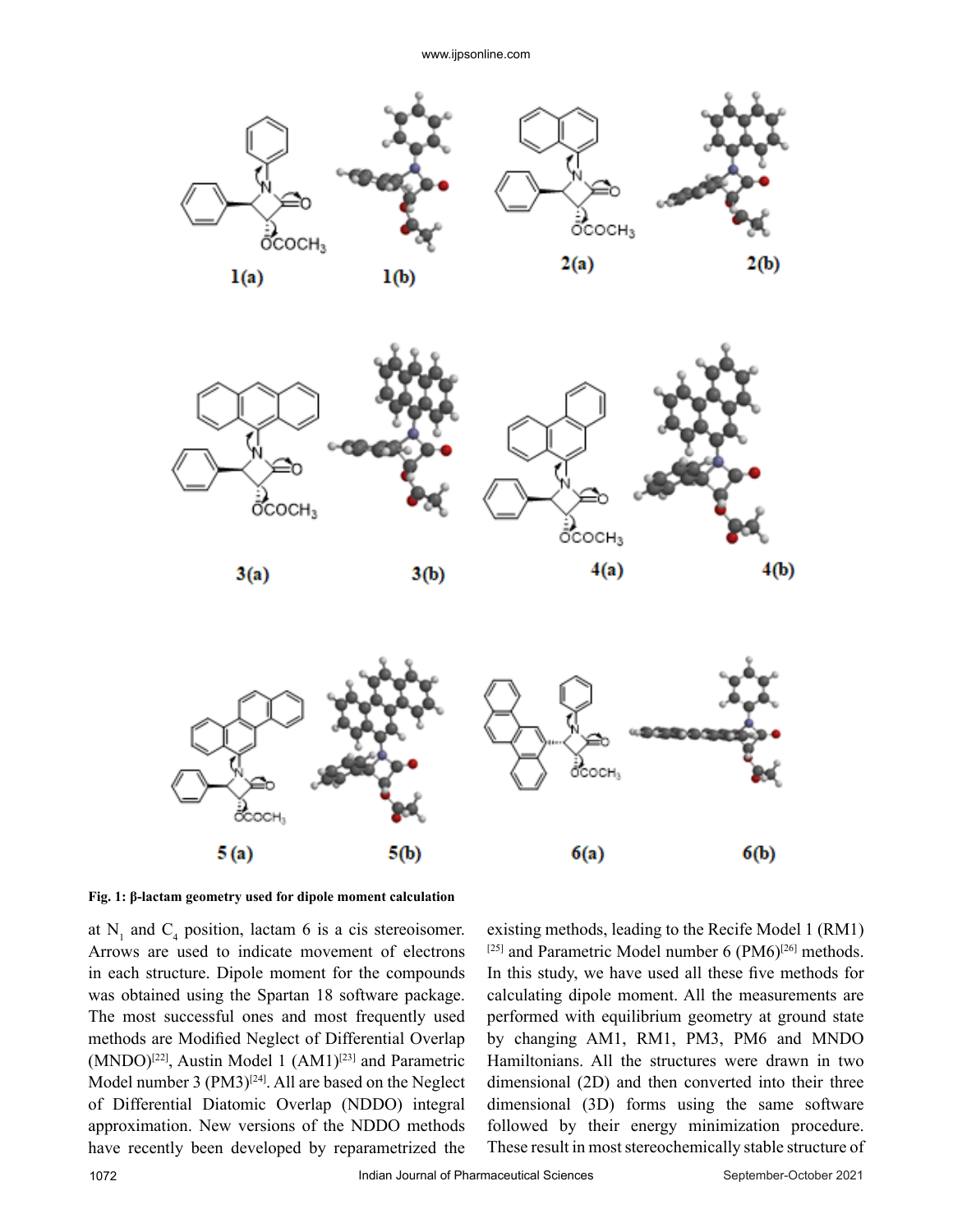each compound,  $1(b)$ ,  $2(b)$ ,  $3(b)$ ,  $4(b)$ ,  $5(b)$  and  $6(b)$  in fig. 1. Anticancer activities of these β-lactams are shown in Table 1. Tests were done against nine human cancer cell lines. MDA-231 and MCF-7 are human breast cancer cells; BRO is human melanoma cells; OVCAR and SKOV are human ovarian cancer cells; HT-29 is human colon cancer cells; PC-3 is human prostate cancer cells; HL-60 and K-562 are human blood cancer cells. The details of synthesis and anticancer activity are discussed before<sup>[12]</sup>. The data from cisplatin, the anti-cancer chemotherapy drug, is included as a reference. It revealed that 1, 2, 3 and 6 are inactive against any of these cell lines and showed maximum activity at concentrations above 20 µM/ml (a level not considered to have a significant effect). β-lactams 4 and 5 demonstrated significant anticancer activity. Both of these compounds showed almost identical activity with cisplatin against some cell lines (MCF-7) and showed more activity than cisplatin against some cell lines (HT-29). The calculated ground state dipole moment  $(\mu)$  value in Debye  $(D)$  for the mentioned six β-lactam compounds is shown in Table 2. It is observed that β-lactam 4 (phenanthrene group at the  $N_1$  position of the ring) and 5 (chrysene group at the  $N_1$  position of the ring) showed highest value of dipole moment, ranging from 5.12 to 4.3 D. Compared to other selected calculations methods, MNDO calculation giving lowest value for dipole moment (except in 2 and 6). From the dipole moment calculation and anticancer activity data, we believe that there is a direct relation with dipole

**TABLE 1:** *In vitro* **CYTOTOXICITY OF β-LACTAMS ON HUMAN CANCER CELL LINES (µM)**

| <b>Cell lines</b> | Cisplatin | 4     | 5     | 1, 2, 3, 6 |
|-------------------|-----------|-------|-------|------------|
| <b>OVCAR</b>      | 3.99      | 18.0  | 4.17  | >20        |
| <b>BRO</b>        | 7.66      | 10.48 | 10.84 | >20        |
| <b>MDA-231</b>    | 12.33     | 12.49 | 11.98 | >20        |
| MCF-7             | 10.05     | 10.09 | 9.81  | >20        |
| <b>SKOV</b>       | 5.99      | 18.0  | 6.88  | >20        |
| $PC-3$            | 4.66      | 9.3   | 16.32 | >20        |
| <b>HL-60</b>      | 1.66      | 5.21  | 3.64  | >20        |
| K-562             | 2.33      | 4.0   | 4.33  | >20        |
| HT-29             | 16.99     | 10.49 | 5.66  | >20        |

#### **TABLE 2: CALCULATED DIPOLE MOMENT VALUES IN DEBYE (D)**

| <b>B-lactams</b>   | AM1  | <b>RM1</b> | PM <sub>3</sub> | PM <sub>6</sub> | <b>MNDO</b> |
|--------------------|------|------------|-----------------|-----------------|-------------|
|                    | 3.07 | 2.66       | 3               | 2.72            | 2.29        |
| $\overline{2}$     | 2.94 | 2.80       | 3.33            | 3.15            | 3.5         |
| -3                 | 2.91 | 2.66       | 3.15            | 3.01            | 2.42        |
| $\overline{\bf 4}$ | 5.15 | 5.10       | 4.89            | 4.55            | 4.30        |
| -5                 | 5.12 | 5.07       | 4.89            | 4.51            | 4.34        |
| 6                  | 3.53 | 3.07       | 2.27            | 3.8             | 2.69        |

moment and anticancer activity of β-lactams. Only 4 and 5 demonstrated anticancer activity and their dipole moment was high (above 4.3 D) compared to other β-lactam compounds. Dipole moment is strongly dependent on the substitution at the  $N_1$  site, which suggested that the position of the substituted group influenced the anticancer activity. Dipole moment is directly affected by the arrangement of aromatic rings at the  $N_1$  site. Linear arrangements of aromatic rings (anthracene group, naphthalene group) make the compound less polar. Angular arrangements of aromatic rings (chrysene group, phenanthrene group) make the compound more polar by making large separation of charges in β-lactams. Anticancer activity test also had identified that the minimal structural requirement of the aromatic moiety for cytotoxicity is at least three aromatic rings in an angular configuration like in chrysene and phenanthrene group.

This explanation is not valid for compounds 5 and 6. The compounds 5 and 6 are isomeric, but with different stereochemistry at the ring junction. They showed different dipole moment and anticancer activity. The inactive compound 6 has much less dipole moment compared to 5. It is again confirmed that at least three aromatic rings in an angular configuration must be present in  $N_1$  position of the ring. The substituted β-lactam ring plays an important role for electron density variation. Angular arrangements of aromatic rings in chrysene and phenanthrene group at the nitrogen of the ring act as strong electron-withdrawing groups that result in strong polar compounds. We have demonstrated that there is a relation between the dipole moment and anticancer activity of β-lactam compounds. Six different compounds were analyzed with five different dipole moment calculations. Dipole moment is high, above 4.3 D, for active compounds. This study also revealed that the substitutional group at the  $N_1$  in the β-lactam ring plays an important role for its anticancer activity. These results may open a way to design and synthesis more active anticancer β-lactam. This study, however, does not specify that high dipole moment controls anticancer activity of β-lactam compounds. Rather, we have identified a correlation between the dipole moment and anticancer activity of β-lactam compounds. This study is unique since such explorations with  $β$ -lactams and their anticancer activity have never been performed. Further studies in this area with other β-lactams are necessary to define the role of dipole moment and we are pursuing our research in this direction.